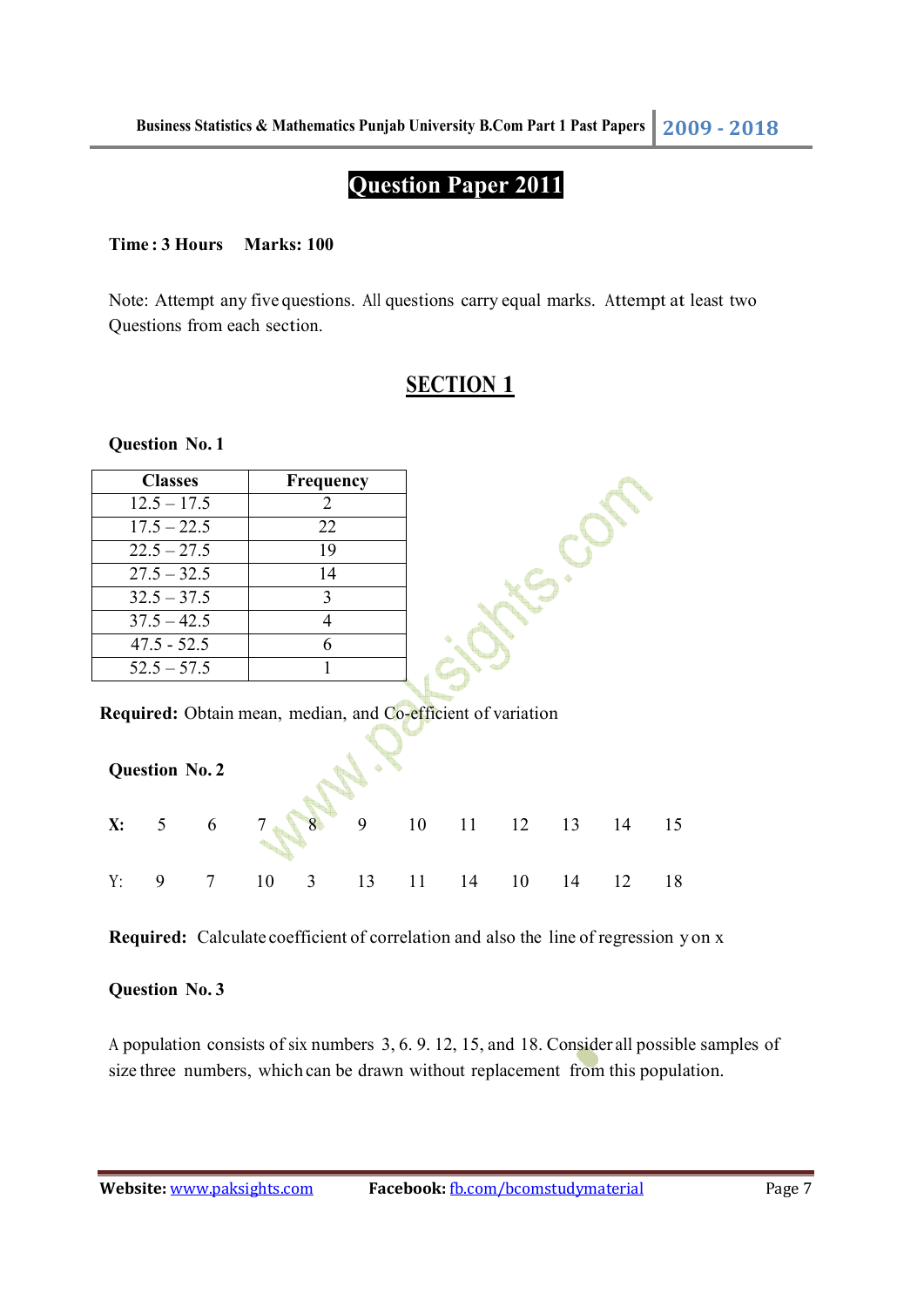### **Find:**

- (i) The mean of the population
- (ii) The standard deviation of the population.
- (iii) The mean of the sampling distribution of the means.
- (iv) The standard error

### **Question No. 4**

The following data gives the prices and quantities of various commodities for the year 1995 and 2002

| Commodity |      | <b>Prices (Rs. Per Quintal</b> |      | <b>Quantities (1000 of Quintals)</b> |  |  |  |  |
|-----------|------|--------------------------------|------|--------------------------------------|--|--|--|--|
|           | 1995 | 2002                           | '995 | 2002                                 |  |  |  |  |
|           | 60   |                                | 270  | 290                                  |  |  |  |  |
|           |      |                                | 125  | 140                                  |  |  |  |  |
|           |      |                                | 130  | 140                                  |  |  |  |  |
|           |      |                                | 270  | 350                                  |  |  |  |  |
|           |      |                                |      |                                      |  |  |  |  |

Calculate weighted index number of prices for the year 2002 by taking the year

1995 as base year and using formulae recommended by Laspeyre, Fisher, Paache's and Marshall.

# **SECTION 2**

## **Question No. 5**



**Calculate: (i)** A – 3B **(ii)** AB